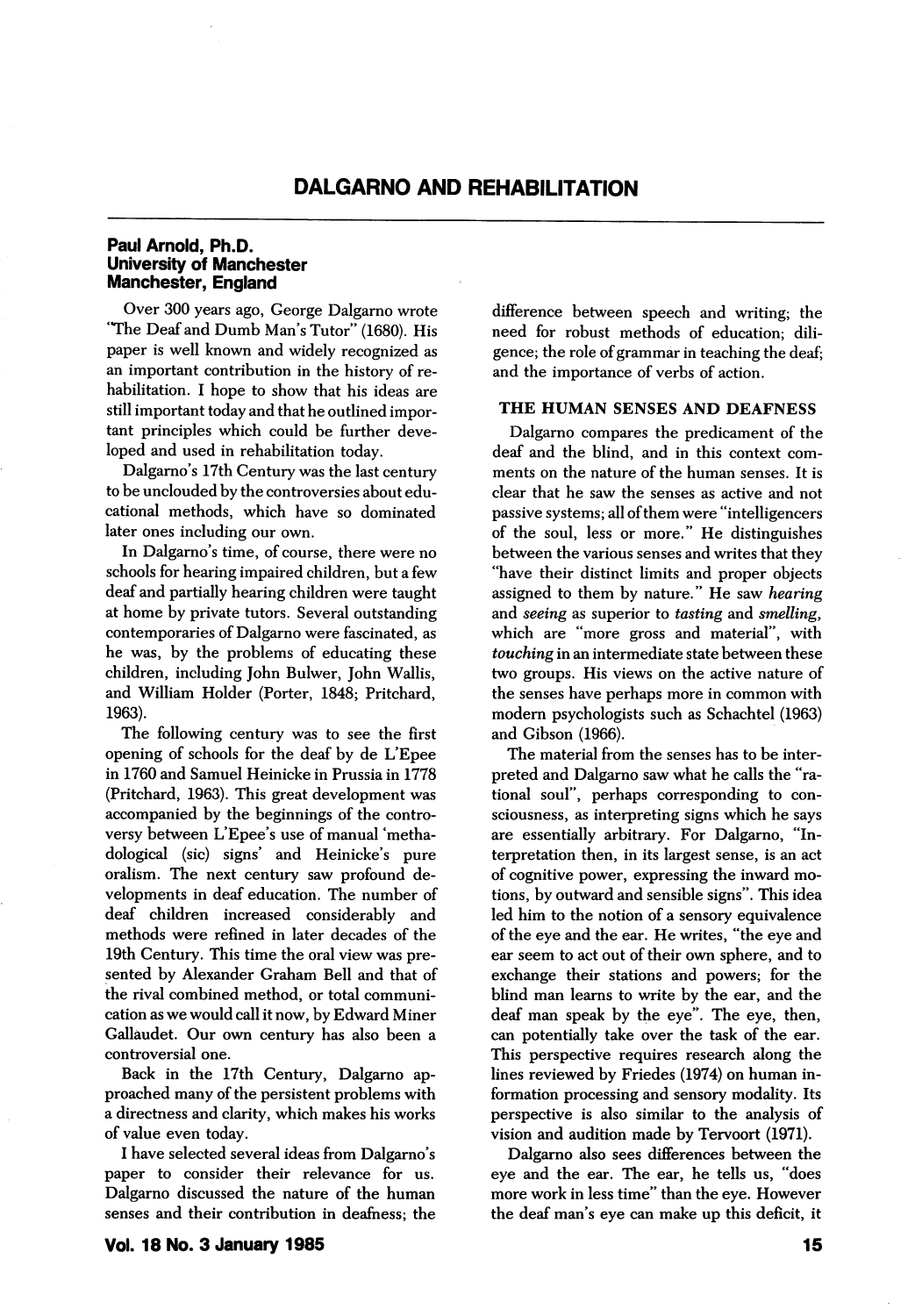can be "remedied by skill and care". Finally "the deaf man has this great advantage above the blind . . . he is able to write down his notions and to reflect on them as he will".

# DIFFERENCE BETWEEN SPEAKING AND WRITING

It is difficult to teach deaf children to speak and to write. This has obscured the fact that writing syntactically correct English is more dif ficult than speaking with the correct syntax. Dalgarno emphasizes both the similarities be tween speaking and writing and their differ ences. "Speaking", he wrote, "being before writing, has more of nature and less of art in it". This insight has been ignored in the deaf world until recently, at least explicitly. Vygotsky (1934) wrote:

The changing motives of the conver sationalists determine at every moment the turn oral speech will take. It does not have to be consciously directed – the dynamic situation takes care of that. The motives for writing are more abstract, more intellectualized, further removed from immediate needs. In written speech, we are obliged to create the situation, to represent it to ourselves. This demands detachment from the actual situation.

Recently, Arnold, Crossley and Exley (1982) have shown that deaf children have difficulty in writing syntactically correct sentences that they can say correctly.

His hint and recent research reemphasizes the importance of bringing together the spoken and the written form, in the deaf child's produc tion and reception of language.

## THE NEED FOR ROBUST METHODS TO TEACH THE DEAF

Dalgamo had an important insight into the kind of teaching methods that are required. He wrote:

I will begin with a secret, containing the whole mystery of the art of instructing deaf persons. That is, I will describe such a powerful engine, as may be able to fill his head as full of the imagery of the world of words of man's making, as it is of the things of this visible world created by Almighty God; which engine shall have one property more, that it shall not fail of success, even supposing both master and scholar to be the next degree to dunces.

No doubt those who teach deaf children for many years do acquire a mass of complex skills, some of the intuitive and unformalised. What is required is explicit knowledge and well de fined techniques which a notive teacher could use and which work even in the absence of long experience or great skill. The evidence pre sented by Conrad (1979) suggests that a super ficial oralism, with its belief that the deaf child is just the same as a hearing child, and that the blackboard with its disembodied language will in the end change the deaf child into a child very like a hearing child, is not a sufficiently 'powerful engine.' Perhaps, in the way Dal garno suggests, in our deaf schools the 'powerful engine' should be robust in the way that military equipment is. Techniques and methods should be developed which are effective even when used by a trainee teacher.

For Dalgamo the basis of his powerful engine is the deliberate use of the visual system. The art of education is "how to make an application to your deaf scholar by the same distinction of letters and words to his eye which appear to the ears of others from words spoken; that is, to know his letters and to write them readily".

All of this requires diligence and lots of it. Yet, compared to the general visual principle, diligence is "yet as a handmaiden".

It is his stress on the eyes which leads him to advocate his version of fingerspelling and to his conviction that reading and writing will be for deafness "both the more certain and perfect cure".

### THE ROLE OF GRAMMAR IN TEACHING LANGUAGE

Our century has seen a dispute, which has never been fully resolved, between those who advo cate 'grammatical' and 'analytical' methods to teach English and those who support 'natural' methods. This dispute is well described by Moores (1978).

Dalgarno sees himself primarily as a grammarian, who can potentially "cure the better part of the man". Yet he does not favor teaching gram mar to the deaf person. As he puts it "the present address is more to the master than the scholar". He is quite clear that "You must not be too gram matical in teaching, till you find his capacity will bear it". His recommendation is that "the way of teaching must be something mixed, and it were the middle between the grammatical way . . . and the more mde discipline of the nursery".